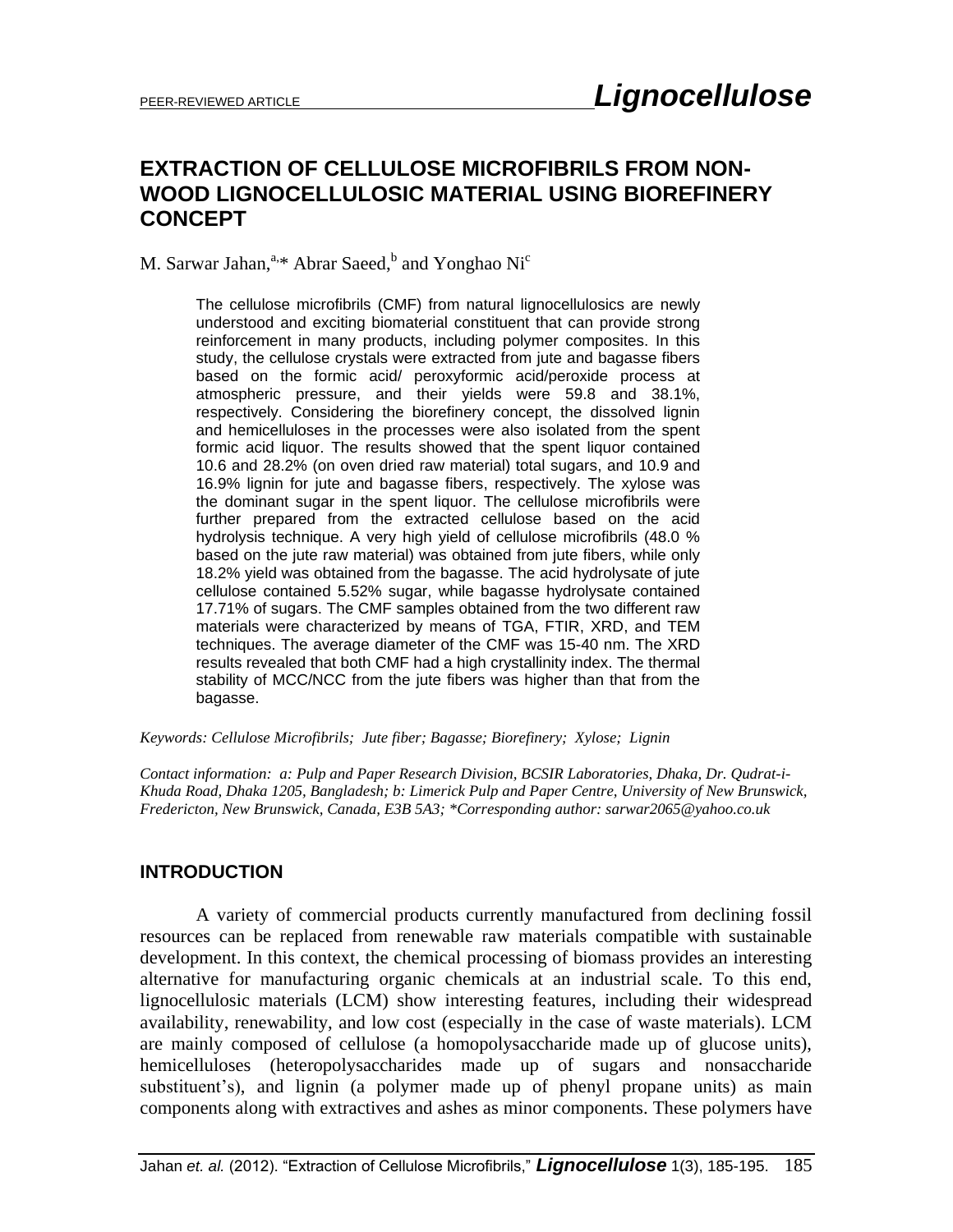an incredible potential to fulfill the energy and chemical needs of industry while minimizing environmental impacts and increasing sustainability (Gassan and Bledzki 1997; Hornsby *et. al.* 1997; Panthapulakkal *et. al.* 2006; Sain 1994).

In a biorefinery, all kinds of biomass are separated into cellulose, hemicellulose, and lignin, which are further processed into ethanol, adhesive, sorbierite, lactic acid, and other chemicals. Biorefining is the first step in applying an *integrated biomass technologies* approach. Biorefining covers the use of all components of biomass to yield products, such as liquid transportation fuels, chemical feedstocks, and energy (van Heiningen *et. al.* 2006). The approach is for maximizing value, performance, resource sustainability, and profitability in the agriculture and forest product industries. Cellulose micrfibrils is obtained from the cellulose, which is a major fraction of a biorefinery process, will be used to manufacture innovative high-strength biocomposites necessary for advanced structures.

Cellulose is composed of assemblies of microfibrils (O'Sullivan 1997), which form slender and nearly endless rods. Through acid and/or enzymatic hydrolysis, these microfibrils break down into short crystalline rods or ""cellulose micro/nano-crystals." With a very high modulus of elasticity, estimated to be 138 GPa (Nishino *et. al.* 1995) for the crystalline phase and a calculated specific-surface-area of several hundreds of  $m^2/g$ , low-cost, low density, low energy consumption, easy processability, renewable nature, and recyclability, cellulose nanocrystals have attracted considerable attention for exploring new applications.

Bangladesh is a forest deficient country with only 10.2% forest coverage. So it is hard to produce a sustainable supply of wood for biorefinery. On the other hand, a huge amount of agricultural wastes such as corn stalks, rice straw, wheat straw, bagasse *etc.* is remained as left over after harvesting crops. These agricultural wastes are good sources of cellulose, hemicelluloses, and lignin. So these may be used as starting materials in an integrated forest biorefinery.

Different technologies have been used for the isolation of MCC/NCC from lignocellosics such as high-pressure homogenizer (Zimmermann *et. al.* 2010), cryocrishing (Alemdar and Sain 2008), ultrasonics (Zhao *et. al.* 2007), high shear ultrafine friction grinders (Iwamoto *et. al.* 2008).

In this project, we followed the biorefinery concept to process bagasse and jute fibers. The scope of the study reported here includes: i) Bagasse and jute fibers were fractionated into cellulose, hemicelluloses, and lignin based on the formic acid and peroxyformic acid treatment processes; ii) the cellulose fraction was subsequently transformed into micro- and nano-crystalline cellulose (MCC, NCC) based on acid hydrolysis; iii) the prepared NCC samples were characterized based on the Thermo Gravimetric Analysis (TGA), Fourier Transform Infrared (FTIR), X-ray Diffraction (XRD), and Transmission Electron Microscope (TEM) techniques.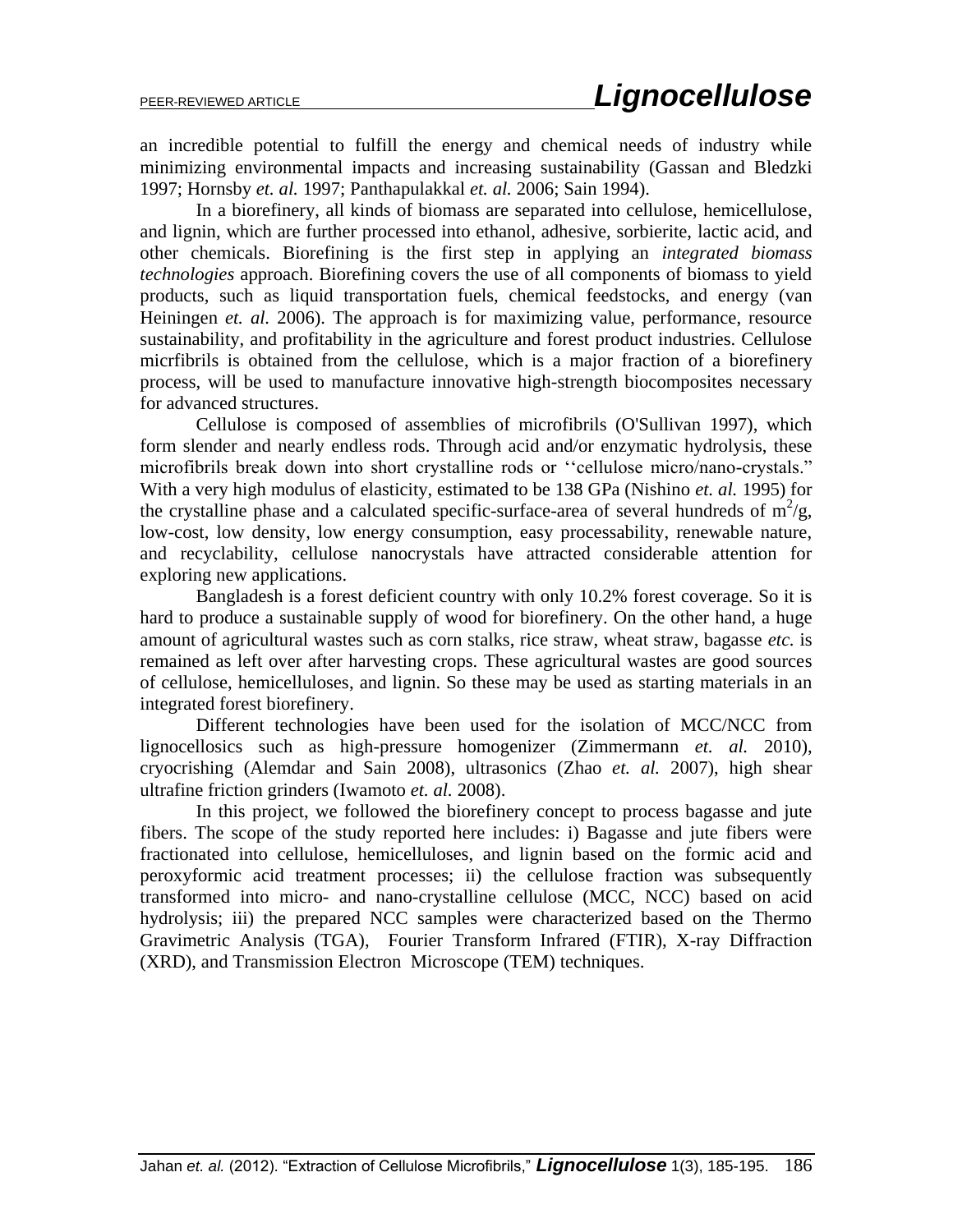## **EXPERIMENTAL**

## **Materials**

Retted jute fibers and bagasse were collected from the Narayangong and Dhaka district of Bangladesh, respectively. Pith from bagasse was separated by hand. The chemical composition of jute fibers was  $63.1\%$  α-cellulose,  $12.7\%$  lignin, and  $13.5\%$ pentosan (Jahan *et al.* 2007), while the chemical composition of bagasse was 44.2% αcellulose, 17.9% lignin, and 23.9% pentosan (Jahan *et al.* 2009).

## **Formic Acid (FA) Treatment**

The jute fibers and bagasse were refluxed with formic acid separately in a hotplate under the following conditions:

- 90% (v/v) formic acid concentration
- 120 min reaction time at boiling temperature.
- Liquor to fiber ratio:  $8 \frac{\text{v}}{\text{w}}$ .

At the completion of the reaction time, the fibers were filtered in a Büchner funnel and washed with fresh formic acid, followed by hot distilled water.

## **Peroxyformic Acid Treatment**

The formic acid treated fibers were further delignified with peroxyformic acid (PFA) at 80 °C. PFA was prepared by mixing 90% formic acid with 4%  $H_2O_2$ . The reaction was carried out in a thermostatic water bath. Upon the completion of 120 min, the fibers were filtered off and washed using an 80%-formic acid solution.

### **Bleaching**

Bleaching experiments of pulp were carried out at a 10% pulp concentration. The pH was adjusted to 11 by adding the required amount of sodium hydroxide (NaOH). The hydrogen peroxide charge was 4% (on fiber material). The temperature and time of bleaching were 80  $\degree$ C and 1 h, respectively. The pulp yield was determined gravimetrically. The  $\alpha$ -cellulose content in the bleached jute fibers was determined according to TAPPI Test Methods (T 203 om-88).

## **Preparation of CMF**

The micro-fibrils were produced by following a literature procedure (Dong *et. al.* 1998) under the conditions of 64% w/w sulphuric acid solution (the high acid concentration method) for 5 h at 55  $\degree$ C with constant stirring. The hydrolysis was stopped by adding a large volume of water to the reaction mixture. The resulting mixture was washed with cold water and centrifuged repeatedly till pH is neutral.

## **Isolation of Lignin and Sugar**

The lignin dissolved during the delignification with formic acid and peroxyformic acid was precipitated by adding water to the concentrated spent liquor (five times more than the volume of formic acid). The residue was filtered in a Büchner funnel and washed with water and vacuum dried over  $P_2O_5$ . The filtrate was subjected to the sugar analysis.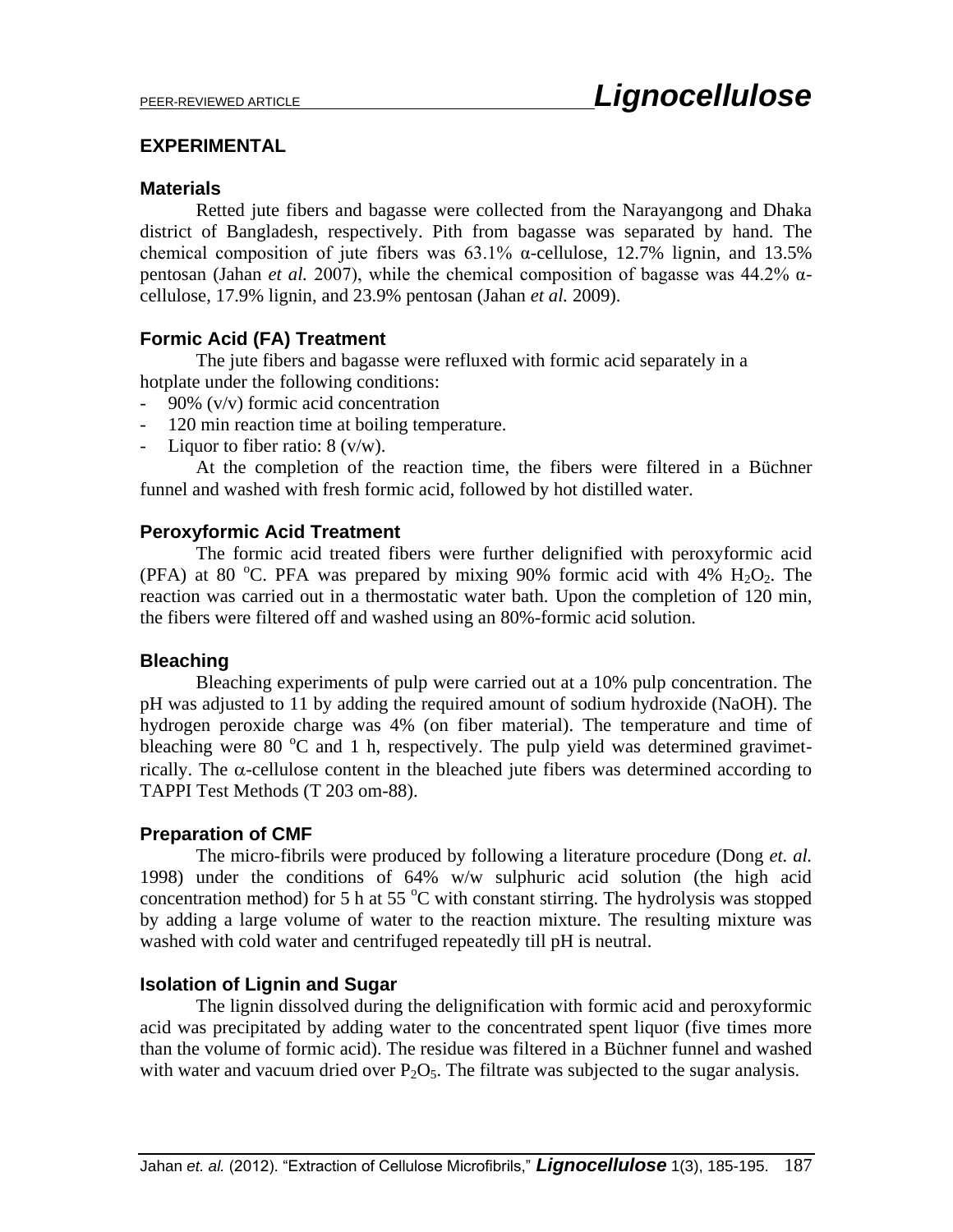### **Sugar Analysis**

The sugar concentrations were determined by using an Ion Chromatography unit equipped with CarboPac TM PA1 column (Dionex-3000, Dionex Cooperation, Canada) and a pulsed amperometric detector (PAD), (Li *et. al.* 2010). The further acidic hydrolysis of the pre-hydrolysis liquor (PHL) in 4% sulphuric acid was carried out at 121 <sup>o</sup>C in an oil bath (Neslab Instruments, Inc., Portsmouth, N.H., USA) to convert oligosaccharide to monosaccharide. The PAD settings were  $E1 = 0.1$  V,  $E2 = 0.6$  V, and  $E3 = -0.8$  V. Deionized water was used as eluant with a flow rate of 1 mL/min, 0.2 N NaOH was used as the regeneration agent with 1 mL/min flow rate, and 0.5 N NaOH was used as the supporting electrolyte with 1 mL/min flow rate. The samples were filtered and diluted prior to analysis. The sugar content in the PHL before the acid hydrolysis represented the monomeric form while the oligomeric sugars were calculated from the difference with and without the acid hydrolysis (Li *et. al.* 2010).

#### *X- ray diffractometry*

The X-ray powder patterns for micro-fibrils were scanned and recorded using the Bruker D8 Advance spectrometer with a D-5000 rotating anode X-ray generator from 10- 40 of 2ϴ (scanning angle), using Cu Kα radiation generated at 30 mA and 40 kV. The crystalline indices of samples were calculated from the X-ray diffraction patterns based on the following equation 1 (Hermans and Weidinger 1950),

$$
Xc = I_{002} - I_{am}/I_{002} \times 100
$$
 (1)

where *Xc* is the crystallinity index,  $I_{002}$  is the peak intensity from the 002 latice plane (2theta=  $22^{\circ}$ ), and  $I_{\text{am}}$  is the peak intensity of the amorphous phase.

#### *Transmission Electron Microscope (TEM)*

The TEM observations were made with JOEL 2011 STEM. For TEM, a 20 µL drop of solution was pipetted onto a carbon coated copper grid.

#### *Fourier Transform Infrared (FTIR) spectroscopy*

The dried samples were embedded in KBr pellets, and were analyzed by using a Shimadzu FTIR spectrometer (model 8201PC). The spectra were recorded in the absorption band mode in the range of 4000 to 400  $\text{cm}^{-1}$ .

#### *Thermo Gravimetric Analysis (TGA),*

The thermal gravimetrical analysis was performed with about 5 mg of air-dried sample using a Perkin-Elmer set-up (TAQ 500) and a heating rate of 20  $^{\circ}$ C/min under a Nitrogen atmosphere.

## **RESULTS AND DISCUSSION**

#### **Fiber Fractionation**

The FA/PFA/H<sub>2</sub>O<sub>2</sub> fractionation of bagasse and jute fiber is shown in Table 1. The cellulose yield was 59.8 and 38.1% for jute fiber and bagasse, respectively. The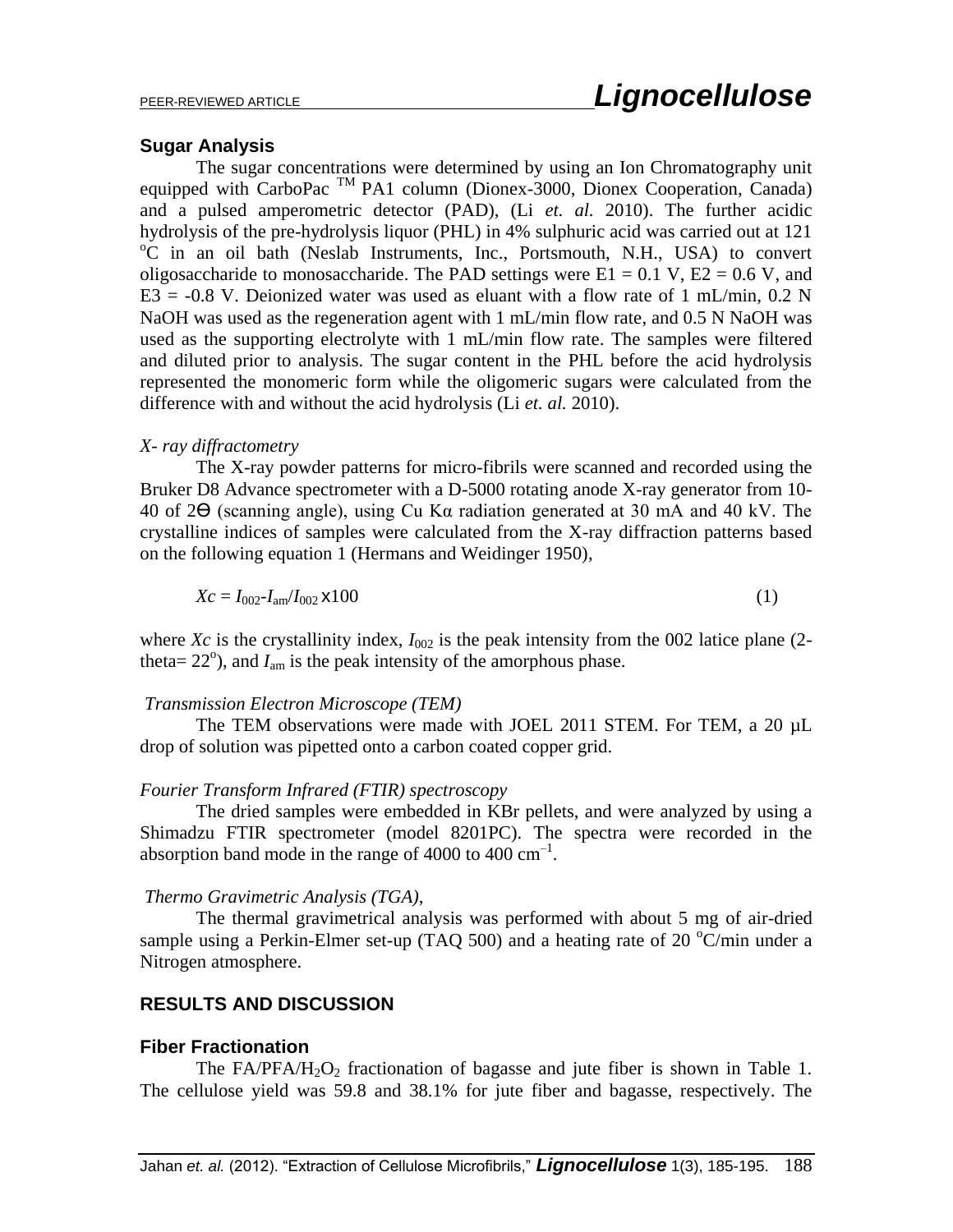cellulose yield in jute fiber was very high in comparison with the bagasse and other nonwood material. For example, the yield from reed canary grass by the formic acid treatment, followed by peroxyformic acid treatment, was 50.9% (Seisto and Poppius 1997). The FA/PFA treatment of dhaincha (a potential industrial crop) resulted in a yield of about 49.2% (Jahan *et al.* 2007a). The high yield from jute (59.8%) in such a process is due to i) very high α-cellulose content in the initial raw materials (Jahan *et al.* 2007b); and ii) the α-cellulose was highly protected, hardly removed, while the lignin and hemicelluloses were removed in such a process (Pan and Sano 2005). The higher purity of cellulose (α-cellulose content 97.8% and 94.8 for jute and bagasse, respectively), indicated that hemicelluloses and lignin were effectively removed by the  $FA/PPA/H<sub>2</sub>O<sub>2</sub>$ process.

| Raw       |                      | Cellulose fraction        | Spent liquor       |                       |  |
|-----------|----------------------|---------------------------|--------------------|-----------------------|--|
| materials | Yield (% on original | $\alpha$ -cellulose (% on |                    | Lignin (% on original |  |
|           | material)            | cellulose)                | original material) | material)             |  |
| Jute      | 59.8                 | 97.8                      | 16.1               | 10.9                  |  |
| Bagasse   | 38.1                 | 94.8                      | 32.9               | 16.9                  |  |

**Table 1.** FA/PFA/H<sub>2</sub>O<sub>2</sub> Fractionation of Jute and Bagasse

## **Mass Balance**

The recovered cellulose, lignin, and solid content in the spent liquor after precipitating lignin in the  $FA/PFA/H<sub>2</sub>O<sub>2</sub>$  process was 86.8 and 87.9%, for jute and bagasse, respectively (Table 1). This solid content (after separating lignin) mainly consists of sugars (mono and oligo) and acid soluble lignin (Table 2). The total recovered biomass was relatively lower due to: i) some biomass components, such as lignin, hemicelluloses, volatile compounds (*e.g.* methanol) was lost during the alkaline peroxide treatment, which has been well supported by the literature results, for example, in the alkaline peroxide process, He *et al.* (2004, 2004a) reported that methanol was formed; ii) the formation of 4-O-methyl glucuronic acid and other degradation products, which were lost from the process (He et al 2004); iii) inorganic compounds dissolved from jute and bagasse, which were not considered.

| Table 2. Chemical Compositions of Spent Liquor (% on original material). |  |  |  |  |
|--------------------------------------------------------------------------|--|--|--|--|
|--------------------------------------------------------------------------|--|--|--|--|

| Sugars in spent liquor filtrate (%)<br>Raw |           |           |         |        |         |         |       | Lignin<br>$(\% )$ |
|--------------------------------------------|-----------|-----------|---------|--------|---------|---------|-------|-------------------|
| materials                                  | Arabinose | Galactose | Glucose | Xvlose | Mannose | Ramnose | Total |                   |
| Jute                                       | 0.31      | 0.44      | 0.95    | 8.45   | 0.43    | 0.11    | 10.69 | 1.88              |
| Bagasse                                    | 1.21      | 0.48      | 7.53    | 15.49  | 3.51    |         | 28.22 | 2.61              |

|  |  | Table 3. Chemical Compositions of Cellulose Hydrolysate (% on cellulose) |  |  |  |
|--|--|--------------------------------------------------------------------------|--|--|--|
|--|--|--------------------------------------------------------------------------|--|--|--|

| Raw materials  | Arabinose | Galactose | Glucose | Xylose | Mannose | Ramnose | Total |
|----------------|-----------|-----------|---------|--------|---------|---------|-------|
| Jute           |           |           | 5.2     | 0.32   |         |         | 5.52  |
| <b>Bagasse</b> | 0.072     | 0.058     | 11.36   | 6.22   |         |         |       |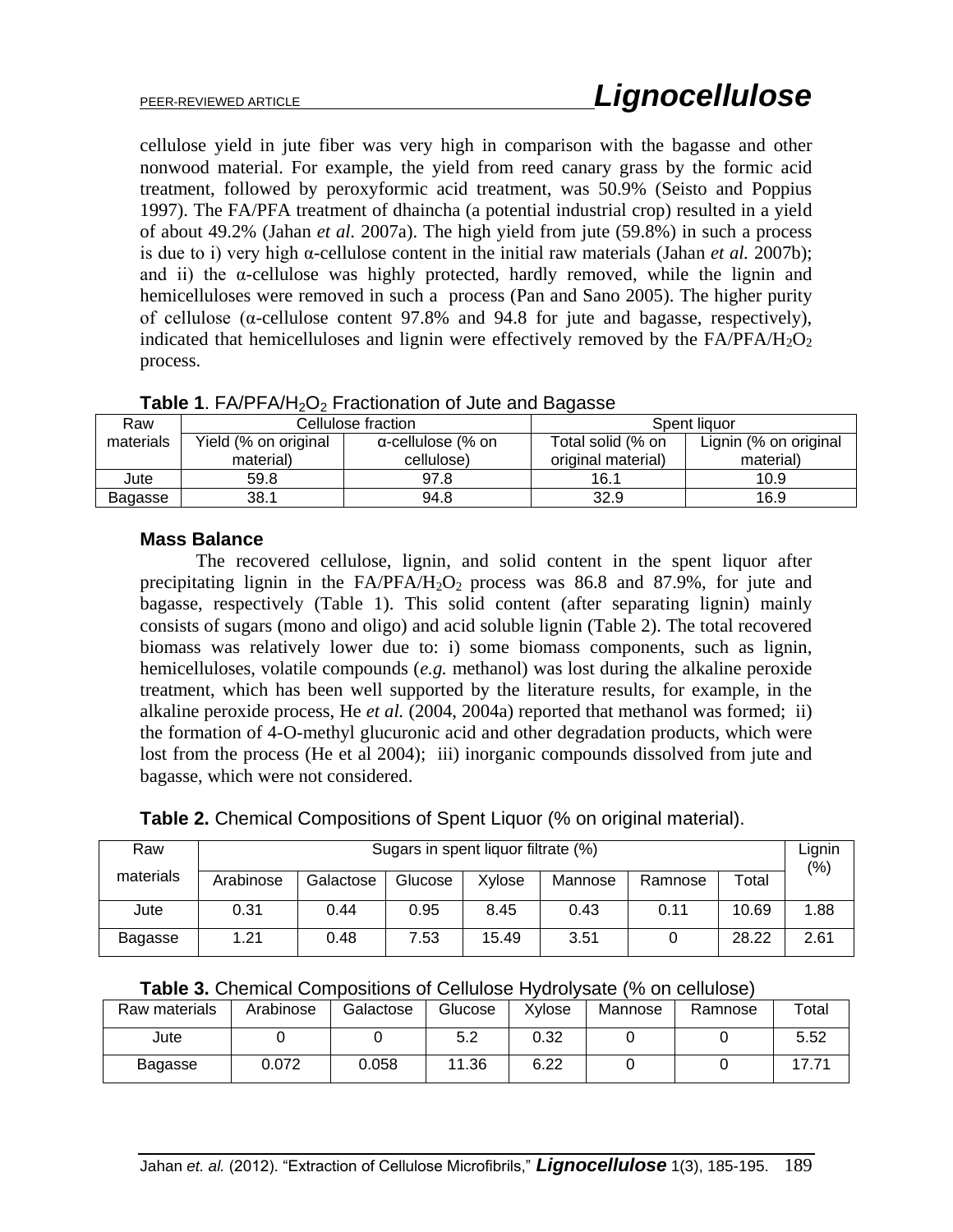The recovered lignin from the spent liquor was 10.9% and 16.9%, which represented 85.8% 94.4% of the Klason lignin content in jute fiber and bagasse, respectively. Seisto and Poppius (1997) found 11.3 to 13.0% lignin (based on original materials) from different grasses in the FA/PFA process, which accounted for 56 to 59% of the Klason lignin. Following the biorefinery concept, lignin is likely to become valuable source of renewable energy, syngas reformation (*i.e.* Fischer-Tropsch catalysis) and can be the starting material for high value-added applications in renewable polymeric materials development such as plastics, adhesives, *etc.* to the biorefinery due to its phenolic-rich compositions

The sugar compositions (monomeric and oligomeric) in the formic acid spent liquor are shown in Table 2. In the FA/PFA treatment, 10.7 and 28.2% of the sugars of the jute fiber and bagasse were extracted, respectively. Xylose/xylan accounted for nearly 80 and 54.9% of the total sugars dissolved during the treatment from jute fiber and bagasse, respectively, while the glucose/glucan content were only 8.9 and 27.7% of the total sugars in the spent liquor. The high proportion of glucose in bagasse was due to the presence of residual sucrose. Pan and Sano (2005) reported that 63.5% of xylose/xylan was dissolved in the spent liquor during the acetic acid treatment of wheat straw, while cellulose was highly protected. Lam *et. al.* (2001) observed that over 80% of pentose sugars were dissolved from rice straw in the formic acid treatment at atmospheric pressure. Xylose/xylan can be converted into xylitol, furfural, and others by chemical or enzymatic processes.

### **Cellulose Microfibrils (CMF) Preparation**

CMF can be prepared from the acid hydrolysis (Dong *et. al.* 1998). This is because acid hydrolysis is effective in dissolving the amorphous cellulose. The residue is pure cellulose, which is in the form of micro- crystalline cellulose. After acid treatment, fibrillated bagasse and jute cellulose are shown in Fig. 1. The chemical treatment of cellulose resulted in defibrillations to nanofibers from the cell walls. Determination of the width of bagasse fibrils was not possible, as it was mashed.



**Fig. 1.** TEM image of jute and bagasse cellulose micro-fibrils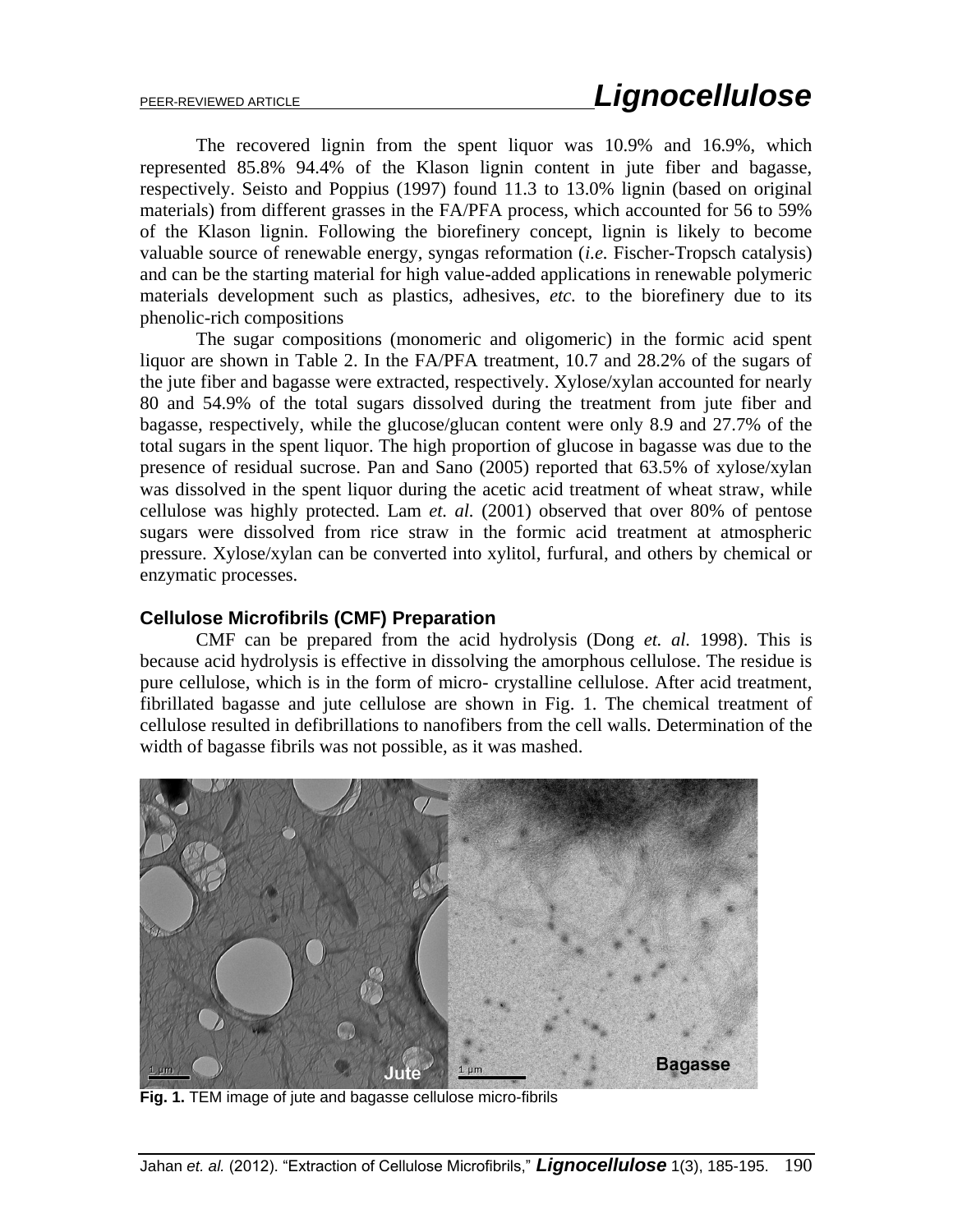#### **Fourier Transform Infrared (FTIR) Spectroscopy**

FT-IR spectroscopy is a non-destructive method for studying the physicochemical properties of lignocellulosic materials. The FT-IR spectra of jute and bagasse CMF are shown in Fig. 2. The band for acetyl and uronic ester groups of the hemicellulosees at 1714 cm<sup>-1</sup> (Sain and Panthapulakkal 2006, Sun *et. al.* 2008) was absent in both CMF, which indicates that the prepared NCC was completely pure. The absorbency at 901 cm<sup>-1</sup>, 1033 cm<sup>-1</sup>, 1114 cm<sup>-1</sup>, and 1158 cm<sup>-1</sup> increased weakly, whereas the absorbancies at 1201 cm<sup>-1</sup>, 1237 cm<sup>-1</sup>, 1281 cm<sup>-1</sup>, 1316 cm<sup>-1,</sup> 1336 cm<sup>-1</sup>, 1373 cm<sup>-1</sup>, 1431  $\text{cm}^{-1}$ , and 2900  $\text{cm}^{-1}$  did not change. This indicates that the effect of acid first was on the surface and amorphous zone broken, and more C-OH, C-O-C and C-C types of bonds were exposed, thereby the stretching absorbency increased (Sun *et. al.* 2008). In the spectra of jute CMF, there was an obvious absorption at  $710 \text{ cm}^{-1}$  and weak shoulder at 750cm-1 while in bagasse CMF, both bands were observed. The bands at 750 and 710 cm<sup>-1</sup> were assigned to  $I_{\alpha}$  (triclinic) and  $I_{\beta}$  (monoclinic) (Sygiyama et al 1991). These results indicate that both CMF were rich in  $I_{\beta}$ , and the  $I_{\beta}$  proportion in the jute CMF was higher than the bagasse CMF.



**Fig. 2.** FT-IR spectra of bagasse and jute cellulose micro-fibrils

### **Thermo Gravimetric Analysis**

Investigation of the thermal properties of the natural fibers is important in order to estimate their applicability for biocomposite processing. Figure 3 shows the TGA results obtained from jute fiber and bagasse micro-fibrils. In general, there were three stages of degradation in the TGA curves of both samples. The initial weight loss of microfibers  $(100-150 \degree C)$  is due to the evaporation of the adsorbed moisture. This loss depends on the initial moisture content of the samples. The decomposition peak of the maximum mass loss for jute micro-fibrils was at 315  $\degree$ C, while for bagasse micro fibrils it was at 200  $\degree$ C and 410  $^{\circ}$ C. It is interesting to note that maximum thermal decomposition of bagasse micro-fibrils starts at 150 and 367 °C. Li *et. al.* studied the degradation behavior of NCC. They observed that the degradation of NCC occurred within a wider temperature range similar to bagasse CMF (Li *et al.* 2010).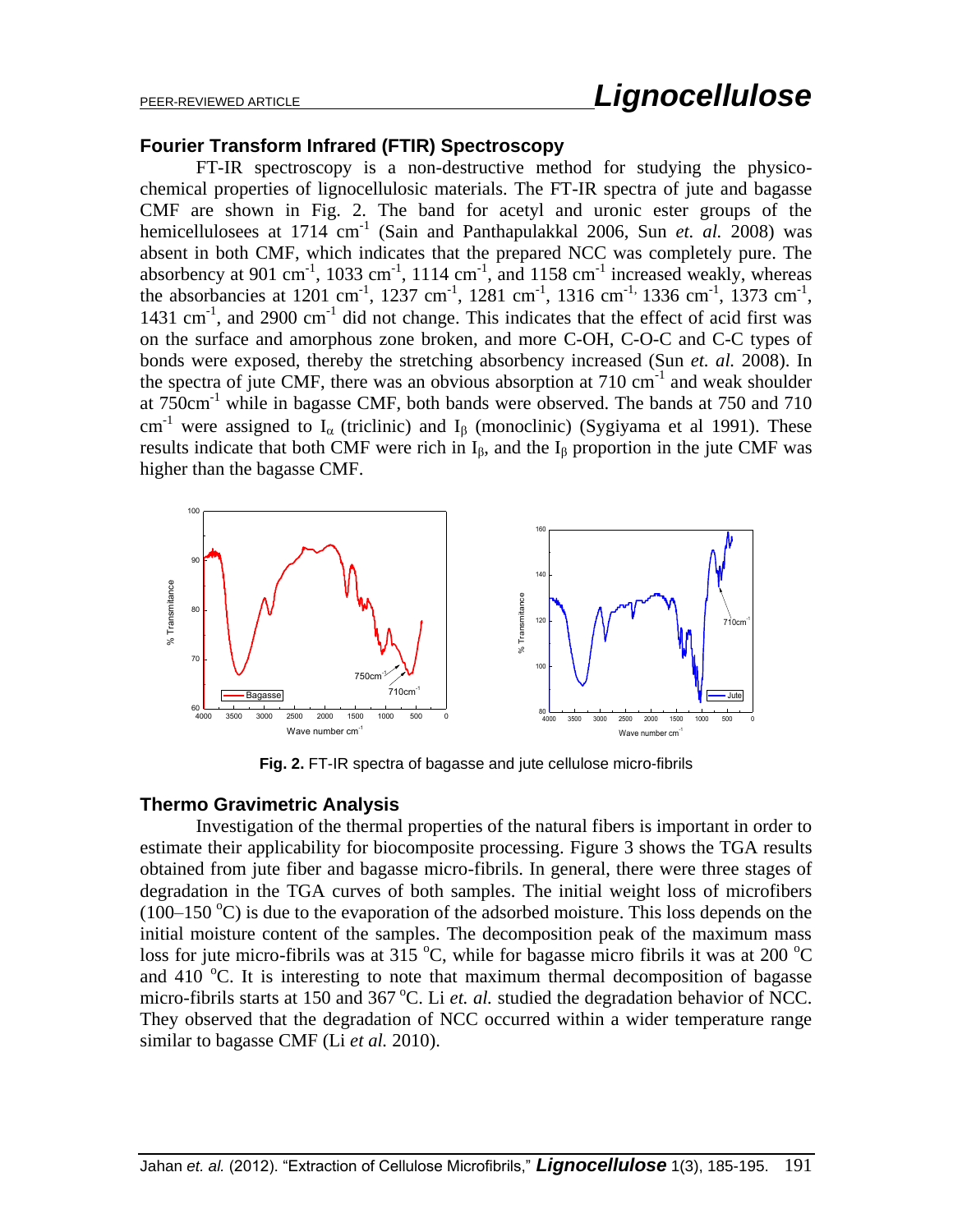

**Fig. 3**. Thermo Gravimetric Analysis (TGA) of bagasse and jute cellulose micro-fibrils

#### **X-Ray Diffraction**

The X-ray diffraction pattern of the jute and bagasse micro-fibrils samples is shown in Fig. 4. The peak at  $2\theta = 22^{\circ}$  is sharper for both samples, indicative of higher crystallinity degree.



**Fig. 4.** X-ray defraction of bagasse and jute cellulose micro-fibrils.

The crystallinity index of cellulose was found as 74.9% for the jute microfibrils and 85% for bagasse microfibrils. Acid hydrolysis increased the crystalinity degree might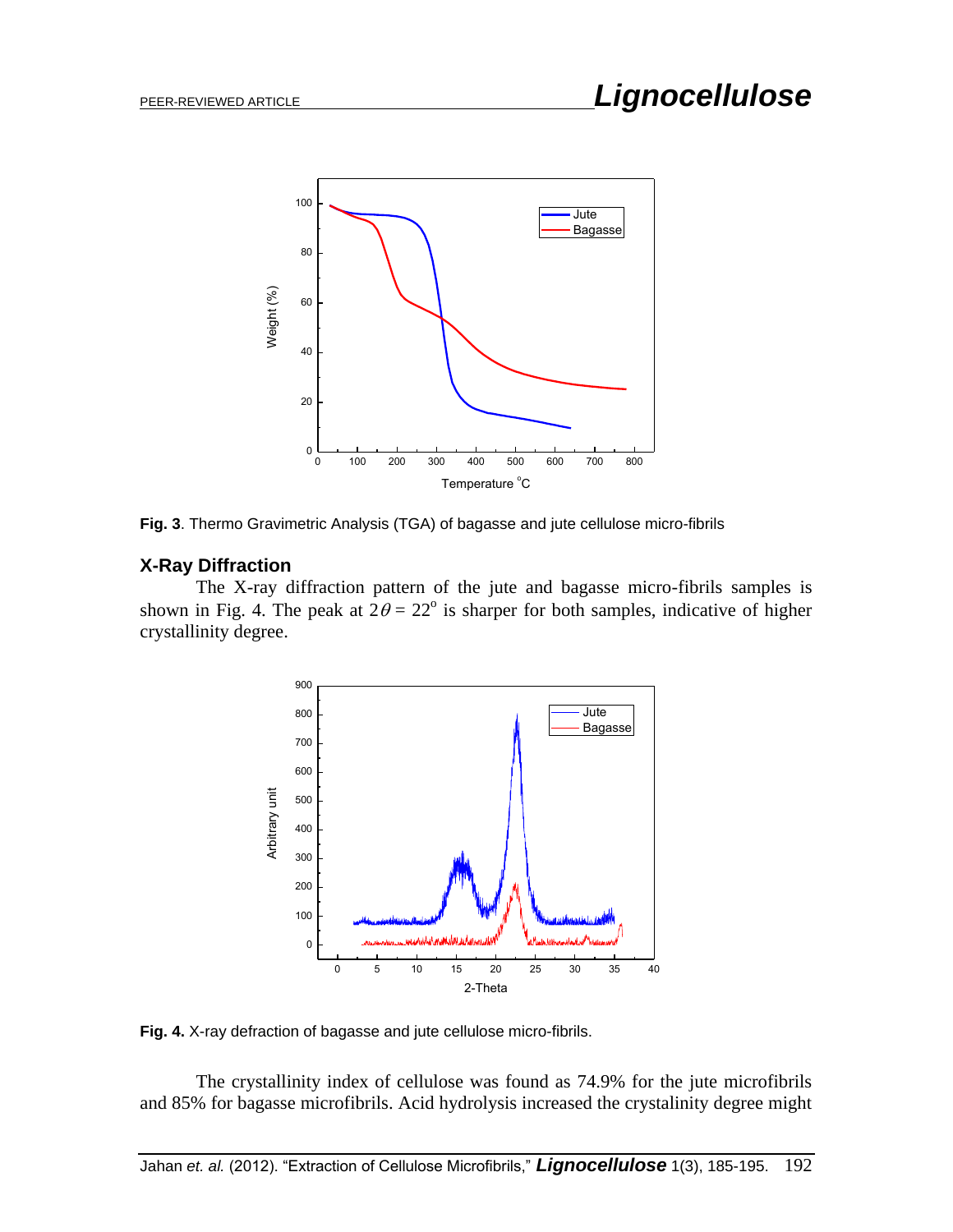be due to the removal of amorphous portion of cellulose fibers and residual hemicelluloses (Nuruddin *et al.* 2011). Rosa *et al.* (2010) reported that the preparation conditions affected the degree of crystallinity of cellulose nanowhiskers. They showed that samples hydrolyzed for 120 min had the highest crystallinity. It was reported that the crystallinity degree increased with the transformation of micro-to nano- fibrils (Lee *et al.* 2009). Leonard and Martin (2002) observed that the crystallinity degree of jute fiber was 71%. The crystallinity index of flax and rutabaga nanofibrils was estimated to be 59% and 64%, respectively (Bhatnagar and Sain 2005). Yu *et al.* obtained NCC with crystallinity index of 72% (Yu *et al.* 2012). The higher crystallinity is associated with its higher tensile strength of the micro-fibrils.

## **CONCLUSION**

The formic acid/ peroxyformic acid/ hydrogen peroxide process effectively removed lignin and hemicelluloses from bagasse and jute fibres, as indicated by the very high α-cellulose content in pulp. The measured amount of dissolved lignin and hemicelluloses in the spent liquor were 16.9% and 28.2% for bagasse, and 10.9% and 10.7% for jute fibre, respectively. The acid hydrolysis of bagasse and jute cellulose produced nano-sized microfibrils. Acid hydrolysis removed the amorphous part of cellulose consequently increased crystallinity. Jute CMF had higher monoclinic structure than that of bagasse CMF. The degradation temperature of jute CMF was  $315\text{ °C}$ , while bagasse CMF was degraded at 200 and 410  $^{\circ}$ C, which may be due to wider range of molecular mass.

## **REFERENCES CITED**

- Alemdar, A., and Sain, M. (2008). "Isolation and characterization of nanofibers from agricultural residues – Wheat straw and soy hulls," *[Bioresour. Technol.](http://www.sciencedirect.com/science/journal/09608524)* 99(6), 1664- 1671.
- Bhatnagar, A., and Sain, M. (2005). "Processing of Cellulose Nanofiber-reinforced Composites," *J. Reinforced Plastics Composites* 24(12), 1259-1268.
- Dong, X. M., Revol, J. F., and Gray, D. G. (1998). "Effect of microcrystallite preparation conditions on the formation of colloid crystals of cellulose," *Cellulose* 5(1) 19-32.
- Gassan, J., and Bledzki, A. K. (1997). "The influence of fiber-surface treatment on the mechanical properties of jute-polypropylene composites," *Compos Part A-Appl S,*  28(12), 1001-1005.
- He, Z., Ni, Y., and Zhang, E. (2004). "Further understanding on the cationic demand of dissolved substances during peroxide bleaching of a spruce TMP," *[J. Wood Chem.](http://www.informaworld.com/smpp/title~db=all~content=t713597282)  [Technol.](http://www.informaworld.com/smpp/title~db=all~content=t713597282)* [24\(](http://www.informaworld.com/smpp/title~db=all~content=t713597282~tab=issueslist~branches=24#v24)2), 153-168.
- He, Z., Ni, Y., and Zhang, E. (2004a). ["Alkaline darkening and its relationship to](http://www.informaworld.com/smpp/content~db=all~content=a713749948)  [peroxide bleaching of mechanical pulp,](http://www.informaworld.com/smpp/content~db=all~content=a713749948)" *[J. Wood Chem. Technol.](http://www.informaworld.com/smpp/title~db=all~content=t713597282)* [24\(](http://www.informaworld.com/smpp/title~db=all~content=t713597282~tab=issueslist~branches=24#v24)[1\),](http://www.informaworld.com/smpp/title~db=all~content=g713749961) 1-12.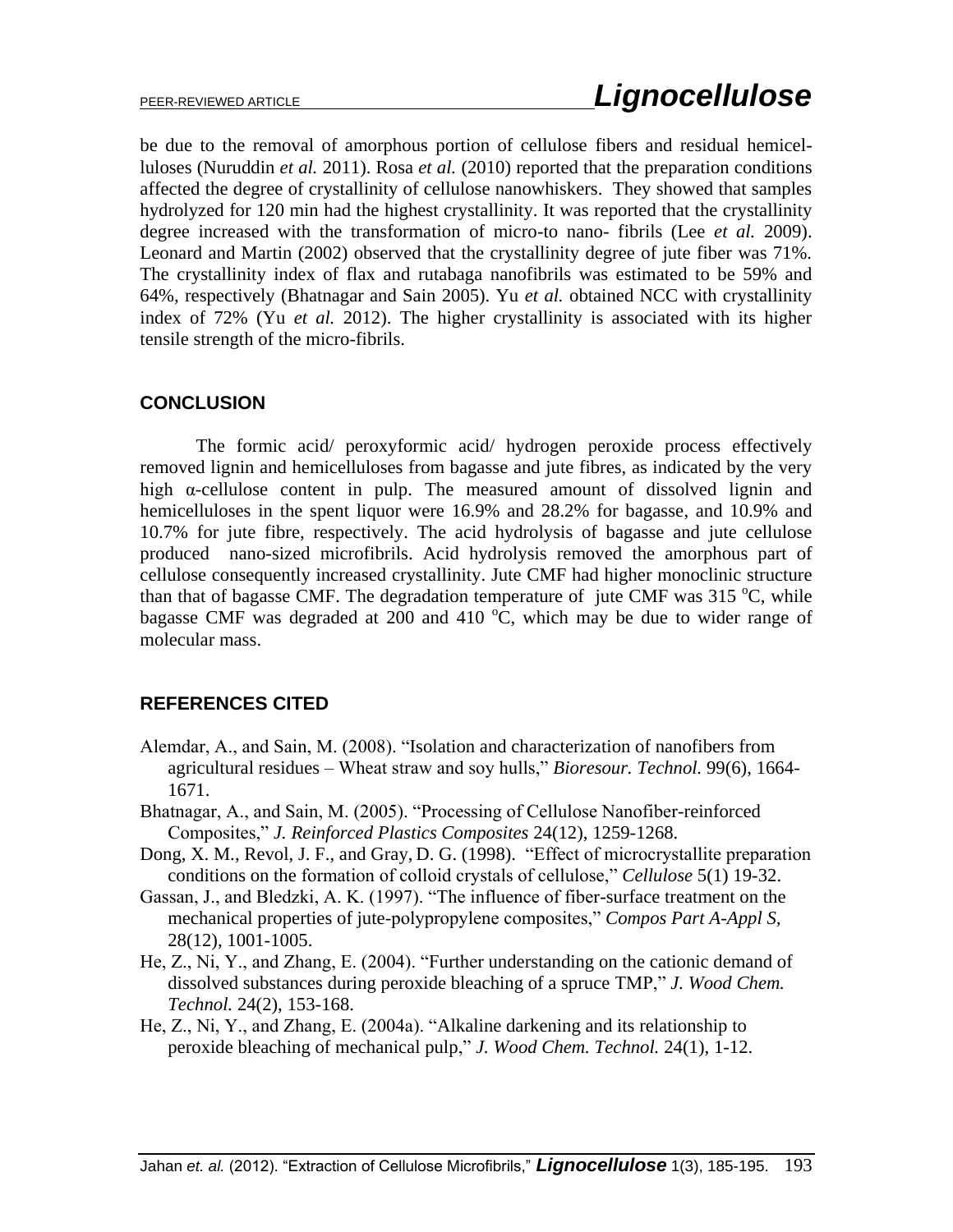- Hermans, P. H., and Weidinger, A. (1950). "Quantitative investigation of X-ray diffraction by amorphous polymers and some other moncrystalline substances," *J. Polym. Sci.* 5, 269-281.
- Hornsby, P. R., Hinrichsen, E., and Tarverdi, K. (1997). "Preparation and properties of polypropylene composites reinforced with wheat and flax straw fibres, Part II. Analysis of composite microstructure and mechanical properties," *J. Mater. Sci.* 32(4), 1009-1015.
- Iwamoto, S., Abe, K., and Yano, H. (2008). "The effect of hemicelluloses on wood pulp nanofibrillation and nanofiber network characteristics," *Biomacromolecules* 9(3), 1022-1026.
- Jahan, M. S., Maruf, A. A., and Quaiyyum, M. A. (2007b). "Comparative studies of pulping of jute fiber, jute cutting and jute caddis," *Bangladesh J. Sci. Ind. Res.* 42(4), 425-434.
- Jahan, M. S., Chowdhury, D. A. N., and Islam, M. K. (2007a). "Atmospheric formic acid pulping and TCF bleaching of dhaincha (*Sesbania aculeata*), kash (*Saccharum spontaneum*) and banana stem (*Musa Cavendish*)," *[Ind. Crops Prod.](http://www.sciencedirect.com/science/journal/09266690)* [26\(3](http://www.sciencedirect.com/science?_ob=PublicationURL&_tockey=%23TOC%235051%232007%23999739996%23667121%23FLA%23&_cdi=5051&_pubType=J&view=c&_auth=y&_acct=C000051277&_version=1&_urlVersion=0&_userid=1069331&md5=fda526f81a5b910bc3166027885dc841)), 324-331.
- Lam, H. Q., Bigot, Y. L., and Delmas, M. (2001). "Avignon G. formic acid pulping of rice straw," *Ind. Crops Prod.* 14, 65-71.
- Lee, S. Y., Mohan, D. J., Kang, I. A., Doh, G. H., Lee, S., and Han, S. K. (2009). "Nanocellulose reinforced PVA composite films: Effects of acid treatment and filler loading," *Fibers Polymers* 10(1), 77-82.
- Leonard, Y. M., and Martin, P. A. (2002). "Chemical modification of hemp, sisal, jute, and kapok fibers by alkalization," *J. Appl. Polym. Sci.* 84(12), 2222-2234.
- Li, H., Saeed, A., Jahan, M. S., Ni, Y., and van Heiningen, A. R. P. (2010). "Hemicellulose removal from hardwood chips in the pre-hydrolysis step of the kraftbased dissolving pulp production," *J. Wood Chem. Technol.* 30(1), 48-60.
- Li, W. Wang, R., and Liu, S. (2011). "Nanocrystalline cellulose prepared from softwood kraft pulp via ultrasonic-assisted acid hydrolysis," *BioResources* 6(4), 4271-4281.
- Nishino, T., Takano, K., and Nakamae, K. (1995). "Elastic-modulus of the crystalline regions of cellulose polymorphs," *J. Polymer Science Part B–Polymer Physics* 33(11), 1647-1651.
- Nuruddin, M., Chowdhury, A., Haque, S. A., Rahman, M., Farhad, S. F., Jahan, M. S., and Quaiyyum, M. A. (2011). "Extraction and characterization of cellulose microfibrils from agricultural wastes in an integrated biorefinery initiative" *Cellulose Chemistry and Technology* 45(5-6), 347-354.
- OSullivan, A. C. (1997). "Cellulose: The structure slowly unravels," *Cellulose* 4(3) 173- 207.
- Pan, X., and Sano, P. (2005). "Fractionation of wheat straw by atmospheric acetic acid process," *Bioresour. Technol.* 96(11), 1256-1263.
- Panthapulakkal, S., Zereshkian, A., and Sain, M. (2006). "Preparation and characterization of wheat straw fibers for reinforcing application in injection molded thermoplastic composites," *Bioresource Technol* 97(2), 265-272.
- Rosa, M. F., Medeiros, E. S., Malmonge, J. A., Gregorski, K. S., Wood, D. F., Mattoso, L. H. C., Glenn, G., Orts, W. J., and Imam, S. H. (2010). "Cellulose nanowhiskers